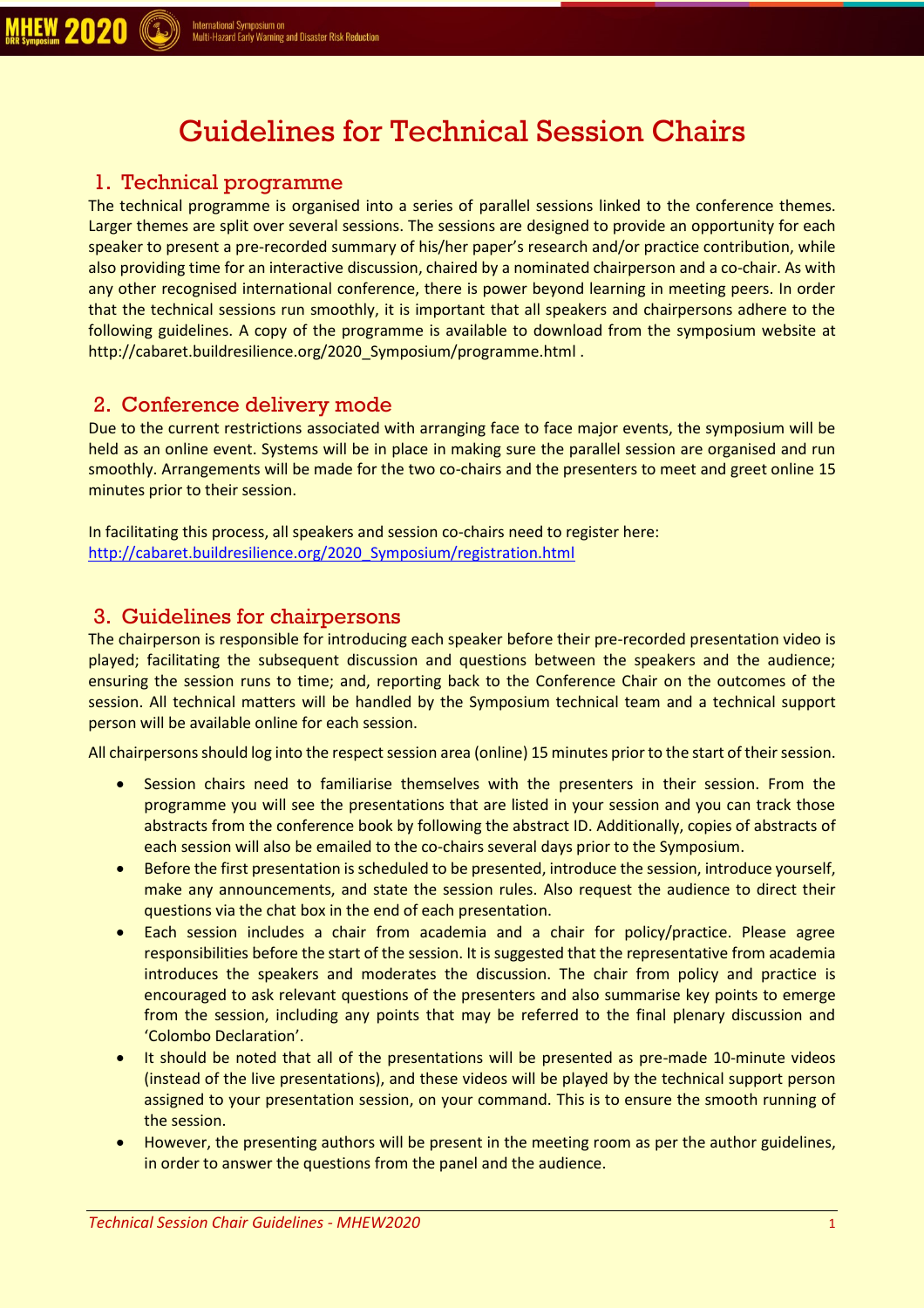• If the presenting author is absent from the zoom meeting room at the start of your session (as per the presenter guideline), his/her presentation video will not be played.

#### 4. Chairing the session

- After your initial introduction and introducing the first speaker, you should ask the technical person to play the first video-presentation.
- Once the video presentation is over, an additional 5 minutes is provided in the schedule to allow for questions. The chair can decide whether the questions will be entertained at the end of each presentation or at the end of the session. As co-chairs, feel free to adjust the timing of questions, to take advantage of any additional time afforded by one or more presenters not appearing.
- Online audience members will be provided with an opportunity to ask questions via the chat box function, and this process need to be managed by the session co-chairs. The session chair can choose which questions should be directed to the presenting author. If no questions are forthcoming from the audience, please be prepared to ask a question. Copies of abstracts within your session will be sent to you prior to the session. Please take the time to familiarise yourself with these before the session.
- Then for each of the remaining video presentations, you can repeat the same above procedure.
- It is good practice for the session chair to summarise the session at the end, reflecting on the research presented and any implications for policy and practice.

### 5. Input towards Colombo 2020 DRR declaration

The structure of the overall symposium is illustrated below.



Every session of the symposium will contribute towards the "*Colombo 2020 DRR Declaration*". This will be launched on the 16<sup>th</sup> December 2020 during the closing ceremony. It will set out priorities on DRR for Sri Lanka in supporting the implementation of Sendai Framework for Disaster Risk Reduction 2015-2030. It will promote and support the availability and application of research, science and technology to policy, practice and decision-making in DRR. In supporting preparation of this "*Colombo 2020 DRR Declaration*", every session chair team is expected to prepare a summary of their session and email the completed template to Dr. Nuwan Dias [\(n.dias@hud.ac.uk\)](mailto:n.dias@hud.ac.uk) within **one hour after the end of session.** Please use the template below for this purpose: